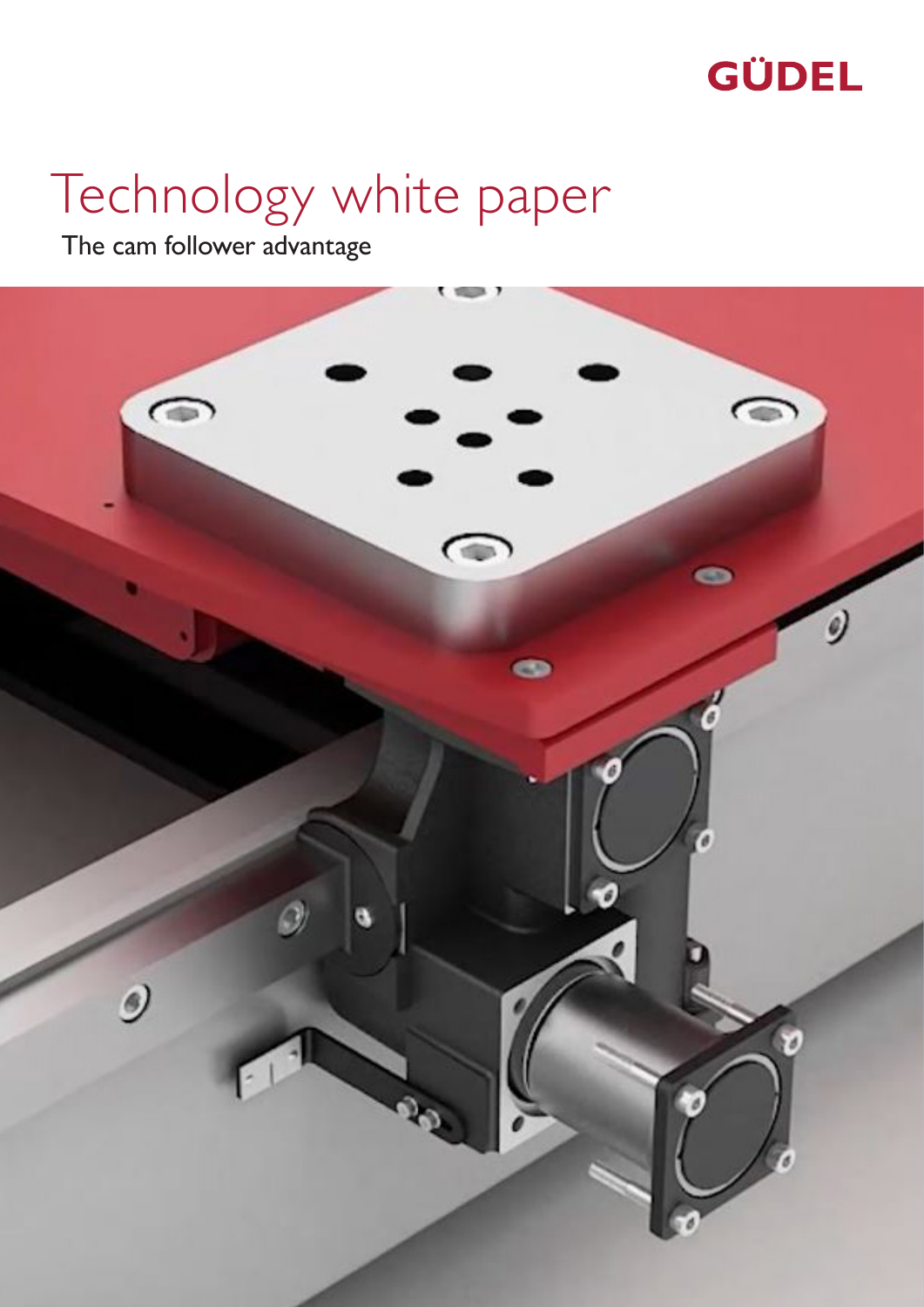

Fully enclosed cam follower roller block.



# The cam follower advantage

Adding linear motion to articulated robots extends flexibility and work envelope. The 7th axis tracks that enable this linear motion all provide the same functionality but differ in one significant design feature: the antifriction bearing system used to support and guide the tracks.

Track buyers can select systems incorporating one of two primary options: cam followers or profile guides. This white paper explores how these systems differ in regard to function, installation, maintenance and lifecycle.

## Bearing basics

The cam follower, also referred to as a track follower, consists of a cylindrical roller bearing mounted at the end of a stud. The cam follower rides on a guide rail and uses a simple block configuration.

A system of several cam followers is arranged on the top and side(s) of the rail to provide support for the robot in all directions. A wiper on the block scrapes the rail clean of debris, including paint and weld spatter. Bearings are completely enclosed in the block to keep out contamination.

The profile guide, sometimes referred to

as a linear bearing, used in linear tracks typically consists of two rows of small, cylindrical bearings. Each row rides on an opposing, angled surface of the hardened, ground steel guide rail, providing both vertical (load) support and lateral guidance for the robot. The profile guide provides accurate, stable and smooth linear guidance but, even with scrapers, the bearings are still prone to contamination.

Compared to the profile guide, the cam follower's cylindrical rolling elements tend to be larger. While the bearings of a profile guide directly contact the guide rail, the cam follower has an outer ring, or race, that provides a more robust point of contact between the bearing and rail.

The larger rolling elements and use of the outer race mean that cam followers typically have a larger overall geometry compared to profiled guides. In most applications, this size difference is inconsequential.

The contact angle of the antifriction bearing and the guide rail is critical. For profile guide–equipped tracks, it is essential that any replacement components either the guide itself or the guide rail — have precisely matched angles. There is no standardization in this regard. Cam followers are used with a simple



Typical profile guide.



Typical cam followers.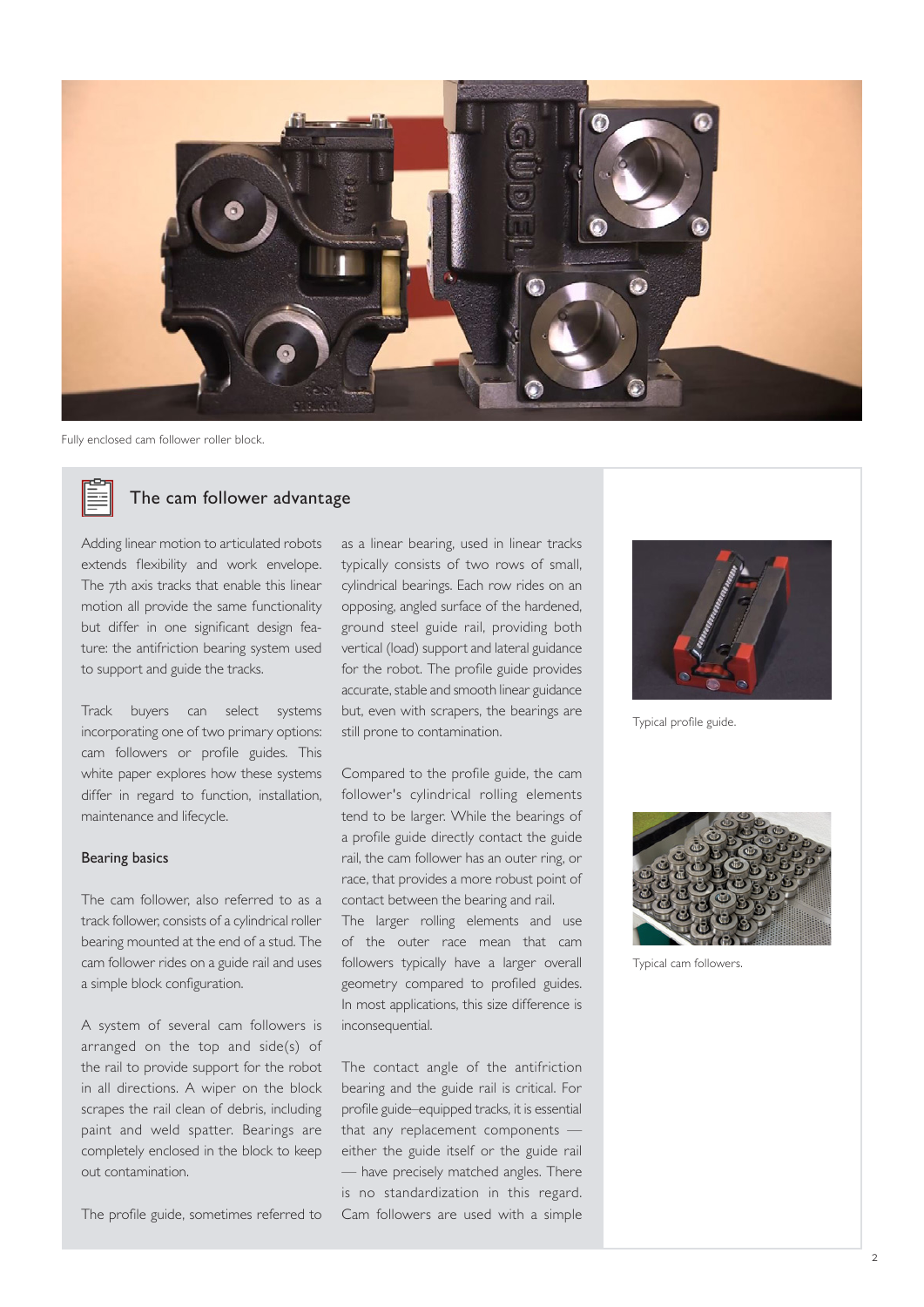

Güdel TrackMotion TMF-3 with fully enclosed bearings.

rectangular guide rail, so this is not an issue. The roller or the rail can be replaced independently of one another with no performance issues. Some cam followers, however, are different in that they incorporate profiled, slightly curved contact surfaces that provide performance and lifecycle advantages.

#### Loads, speeds and precision

The all-metal construction and larger contact surfaces of cam followers typically make them more suitable for the higher loads required to support larger robots. The sturdy design of the cam follower provides more reliable performance in high-inertia applications created by rapid reversals of linear motion. In applications where faster linear motion is required, the cam follower, as a result of its larger rolling element, has an advantage over a profile guide. The smaller cylindrical elements in the profile guide are more subject to damage when operated at relatively high speeds.

There are varying precision requirements for robots and the supporting 7th axis tracks. Buyers can specify the required level of precision or stiffness required regardless of which antifriction device is used. Cam followers and profile guides offer a range of precision options. Motion accuracy of +/- 0.5 mm is readily achievable. This accuracy, however, is as dependent on the guide rail as it is on the rollers. These components work together as a system.

Cam followers offer the benefit of

adjustability by setting the preload torque. Higher preloads provide greater stiffness and precision, but excessive preload adds stress that increases component wear. Users have the freedom to adjust the cam follower to achieve the desired precision/ life balance.

#### Physical and environmental challenges

Cam followers and profile guides incorporate design elements such as shields, seals and covers to prevent contamination of the internal rolling elements. For large debris such as metal chips, the protection approaches for profile guides and cam followers are equally effective.

In applications where fine-particle contaminants are present, such as foundry, painting or spraying, these shields are ineffective at preventing ingress of potentially harmful contamination when it comes to profile guides. Dust, soot and other abrasives find their way into the bearing, consume the lubricant, and accelerate wear on the contact surfaces.

Cam followers, with fully enclosed bearings and the larger size of the rolling elements, are much more resilient to these types of harsh industrial environments. The larger internal cylindrical rollers, as well as the large outer race that rides on the guide rail, are simply better able to roll over debris.

Anyone who has taken a fall while using an old-fashioned, metal-wheeled skateboard or roller skates is painfully aware of what happens when debris comes between the



Güdel TMO (TrackMotion Overhead) utilizes the latest cam followers and linear motion technology found in all TrackMotion modules.